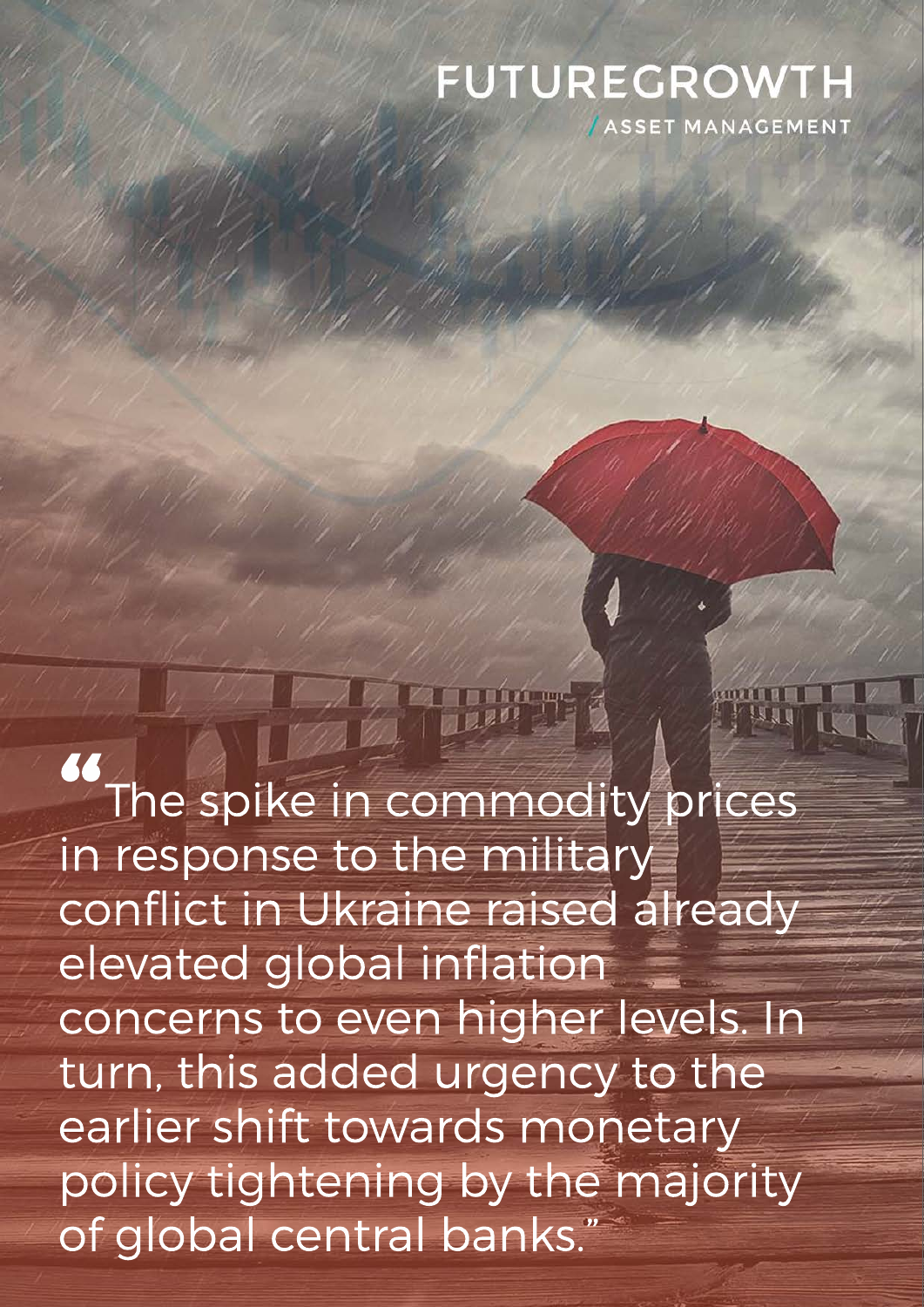### **FUTUREGROWTH** / ASSET MANAGEMENT

#### **Bond market commentary: Weathering the latest global firestorm Author: Futuregrowth Interest Rate team Published: April 2022**

#### **Eastern European conflict adds complexity to an already muddy global backdrop**

At the time of writing, markets were still on tenterhooks and digesting the ongoing impact of the escalation of the terrible Russia-Ukraine full-scale military conflict, with spill-overs materialising in all financial markets. While the direct effects on global growth are likely to be limited, as both countries only represent around 2% of global GDP, the indirect impact matters more for now. That said, investors and policy makers alike are already concerned about the longer-term effects should the conflict escalate or be prolonged. The immediate indirect effect had been evident in commodity market turmoil and the tightening of global financial conditions. During March, commodity markets (specifically energy, food, and metals) have experienced the biggest price adjustments since the 1973 oil crisis. For instance, the price of brent crude oil increased from \$95 per barrel to \$127 per barrel two weeks into the conflict - fed by concerns about supply - before it dipped back to lower levels. The upward price changes for coal and grain products were even more dramatic. From a global monetary policy management perspective, the conflict adds another level of complexity, with the risk of higher inflation and weaker economic growth (stagflation) to be considered by both monetary and fiscal authorities. This comes at a time when many central banks are already grappling with stubbornly high levels of inflation - one of the legacies of the COVID pandemic.



**Figure 1:** Commodity price changes (Jan 2020 = 100)

#### **Elevated inflation and pipeline price pressure forced the hand of central banks**

Rising uncertainty about stagflation aside, many prominent central banks stuck to their telegraphed intention to tighten monetary policy in response to the stubbornly high rates of inflation. In the case of

Source: Bloomberg, Futuregrowth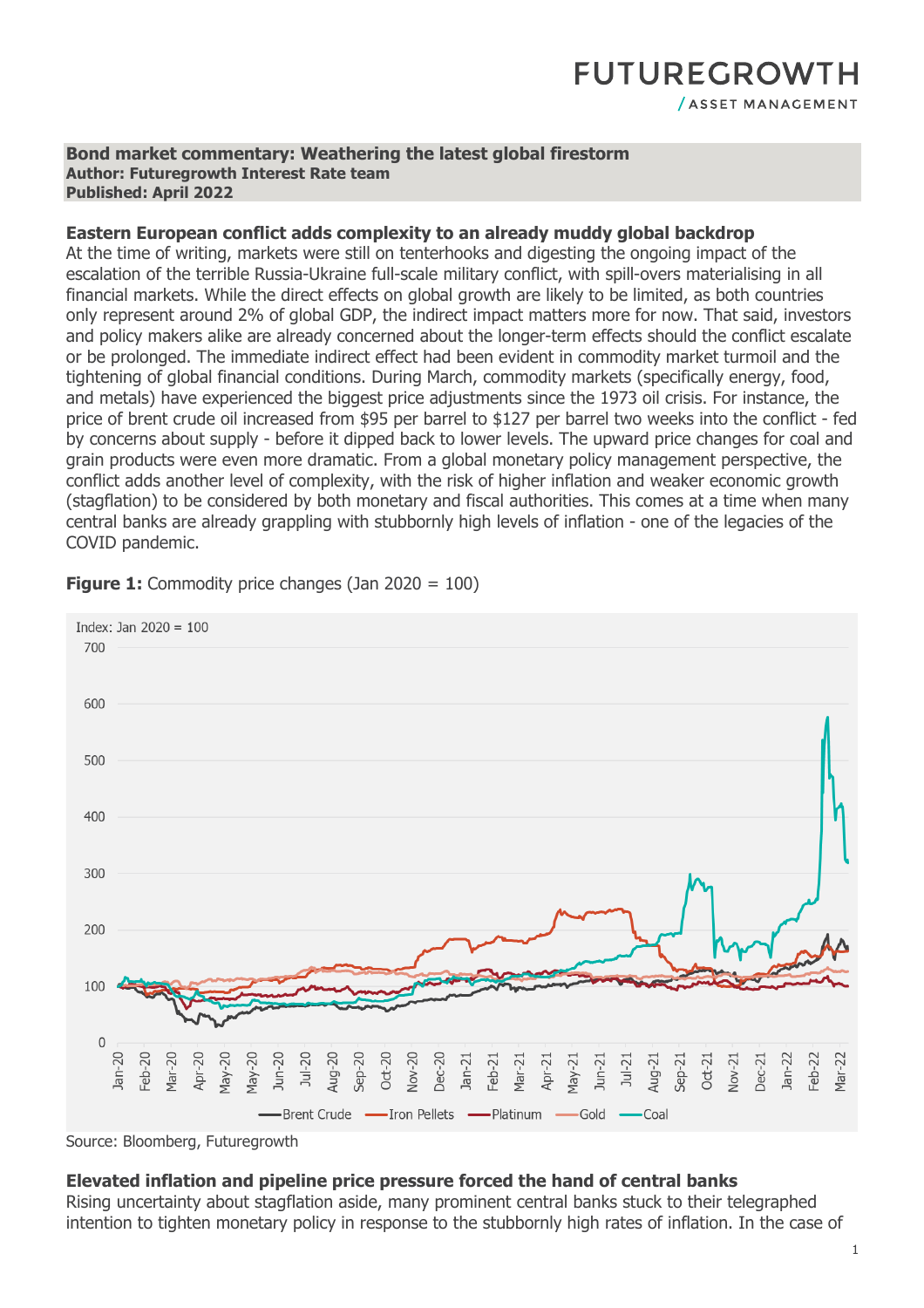/ ASSET MANAGEMENT

the US Federal Reserve (the Fed), which finally joined a growing number of hawkish central banks, the 25 basis points (bps) increase at the March policy meeting was the first since 2018 and a direct response to heightened inflation concerns. Most concerning is the fact that the global economy faces another significant broad-based supply shock (and thus upward price pressure) to add to the supply-side constraints caused by the COVID pandemic. In fact, the resurgence of COVID cases and regional lockdowns of important ports and manufacturing hubs in parts of North Asia raised another red flag. The one prominent exception is the European Central Bank (ECB), which, despite cautious communication about high and rising inflation, opted to remain on hold while it is more concerned about the impact of the conflict on real economic activity in the region. Locally, the South African Reserve Bank (SARB) raised the repo rate by another 25bps to 4.25% at the March Monetary Policy Committee Meeting, the third consecutive repo rate increase. More telling, though, is the fact that two of the five committee members voted for a 50bps hike at the recent meeting, signaling a more hawkish pivot compared to the previous two meetings. Unlike previous crisis periods, relative rand strength did not contribute directly to the decision. Instead, the policy response was completely focused on broader macro-economic fundamentals, specifically an acceleration in the rate of inflation and the expected narrowing of the negative output gap. This required a pre-emptive response from the central bank to manage possible lasting second round effects from the latest energy and food price fallout.



**Figure 2:** Global risk aversion leads to a sizeable volatility spike in the SA bond market

Source: IRESS, Futuregrowth

### **De-risking drags global bond market yields higher**

Global bond markets did not escape the wrath of opportunistic speculators and panicky investors. Rising inflation concerns (from an already high base), increasingly more hawkish central bank messaging and action, the sudden and sharp ratings downgrade of Russian government bonds and the inability to exit Russian financial markets forced broad-based de-risking across advanced and emerging bond markets. While the pace of net outflows in both developed and emerging bond markets slowed towards quarter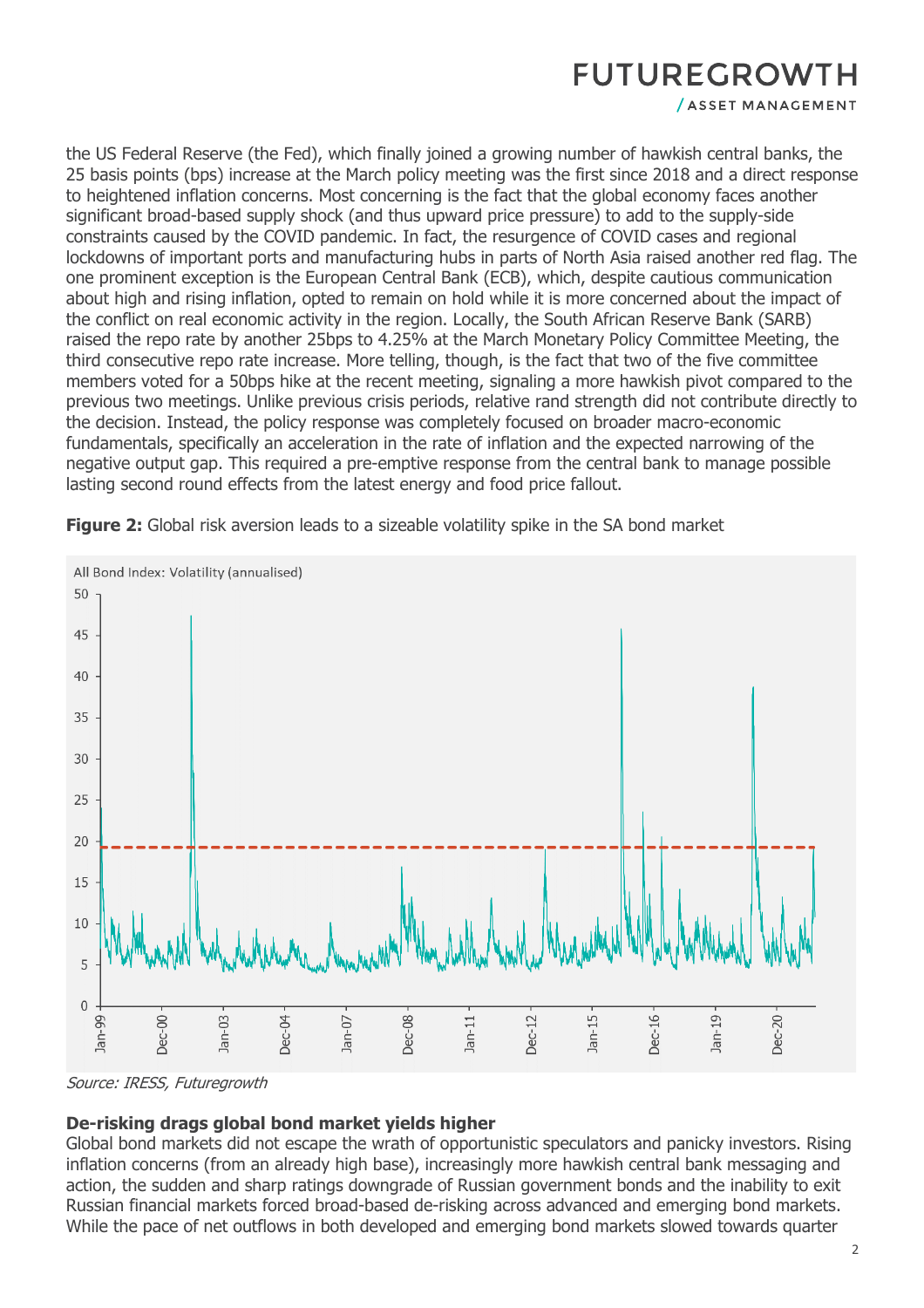end, the broad de-risking trend remains, in light of rising inflation fears and the accompanying policy response. The selloff in bonds has resulted in the amount of negative yielding securities falling to \$3 trillion globally, the lowest since 2015 - a slump of almost 85% since the 2020 peak. In the US, the yield of the 10-year US Treasury bond jumped from 1.5% at the end of December 2021 to around 2.30% at the end of March 2022. This yield movement from such a low base caused a significant capital drawdown of around 10% over this period. In the case of South Africa, foreign investor net selling on the back of general global risk-off sentiment initially led to a significant increase in bond yields before the country's relatively favourable position allowed for differentiation and the return of some sanity.



**Figure 3:** Amount of negative yielding global debt decreased sharply

Source: Bloomberg, Futuregrowth

#### **The fallout from the eastern European conflict is not all bad news for SA**

While near-term inflationary pressures will intensify due to the spike in oil and grain prices, the external account impact is more than offset by the sharp increase in coal, iron ore, and precious metal prices. The resultant jump in SA's export price index thus far is expected to more than offset the negative impact of higher oil prices on the country's terms of trade. This, in combination with SA's negligible direct trade and commercial links with Russia, it's geographical distance from the conflict, and an already relatively strong current account base, enabled the rand to weather the fallout from the eastern European firestorm very well. Moreover, higher export earnings may limit the downward pressure on economic activity.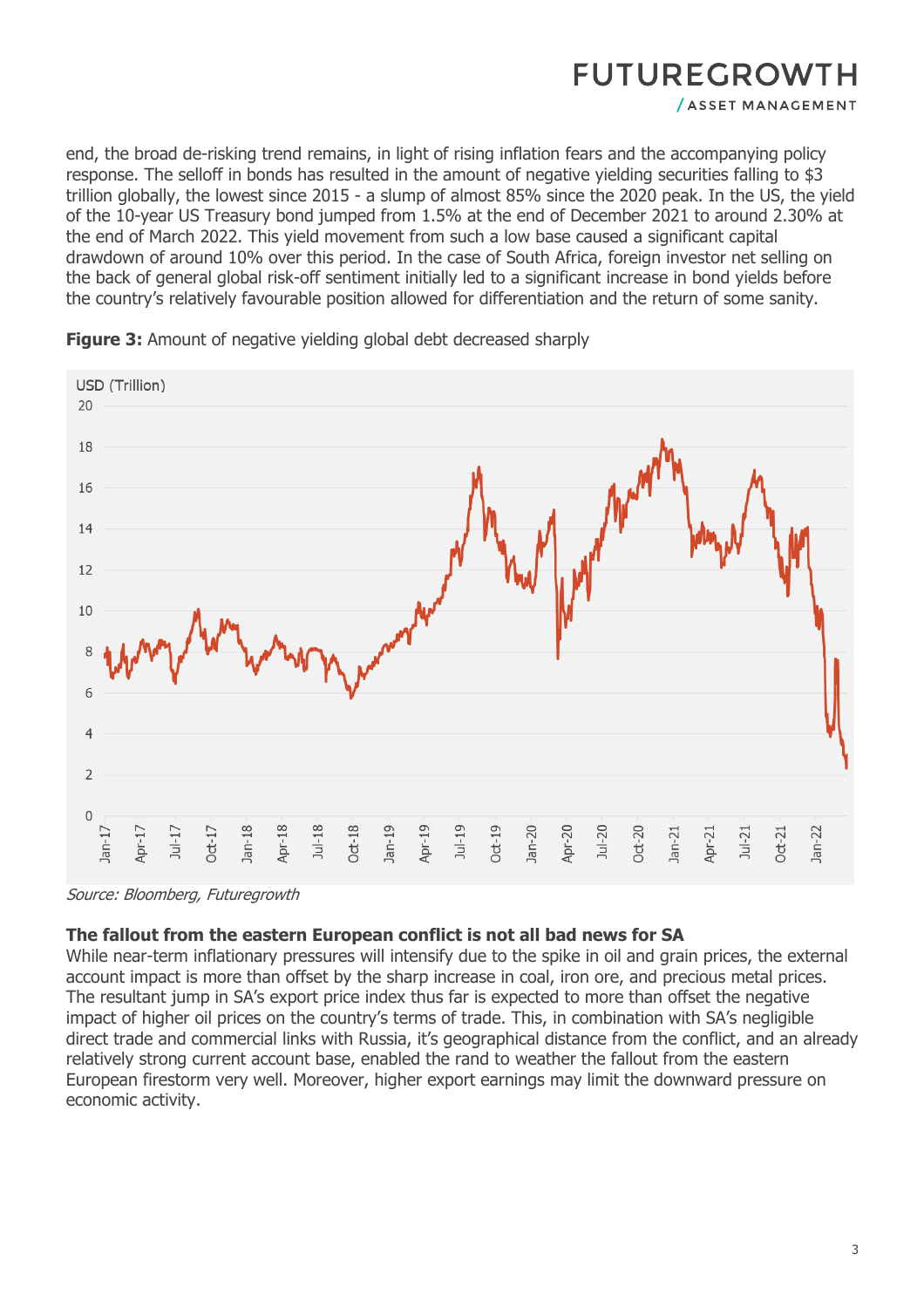/ ASSET MANAGEMENT



**Figure 4:** SA's term of trade were boosted as the Ukraine conflict intensified

#### **Recent global events overshadowed a reasonable national budget outcome**

The tabling of the 2022/23 national budget took a back seat to the disturbing developments in eastern Europe, but the South African government managed to stick to its consolidation plans. In fact, the Minister of Finance managed to strike a delicate balance across debt containment, bolstering public infrastructure expenditure, and securing the social welfare net. The positive outcome of the 2021/22 budget (and the forthcoming fiscal projections) reflects a concerted effort to accelerate the pace of fiscal consolidation. In the short term, it is worth noting that the most recent boost to South Africa's main commodity exports due to the Russia-Ukraine conflict could potentially filter down to stronger-thanexpected corporate tax revenue receipts, which, in turn, will assist with efforts to consolidate fiscal finances.

On another positive note, the South African Constitutional Court ruled unanimously in favour of the government in its decision not to implement the third year of the 2018 public sector wage deal. A ruling in favour of organised labour would have had a significant negative impact on fiscal consolidation efforts. Even so, we remain concerned about the underlying tenuous fiscal situation, mainly as a result of the country's sub-par economic growth path and sustained current expenditure pressures, which, in turn, give rise to significant execution risk in the years ahead.

Source: Bloomberg, IRESS, Futuregrowth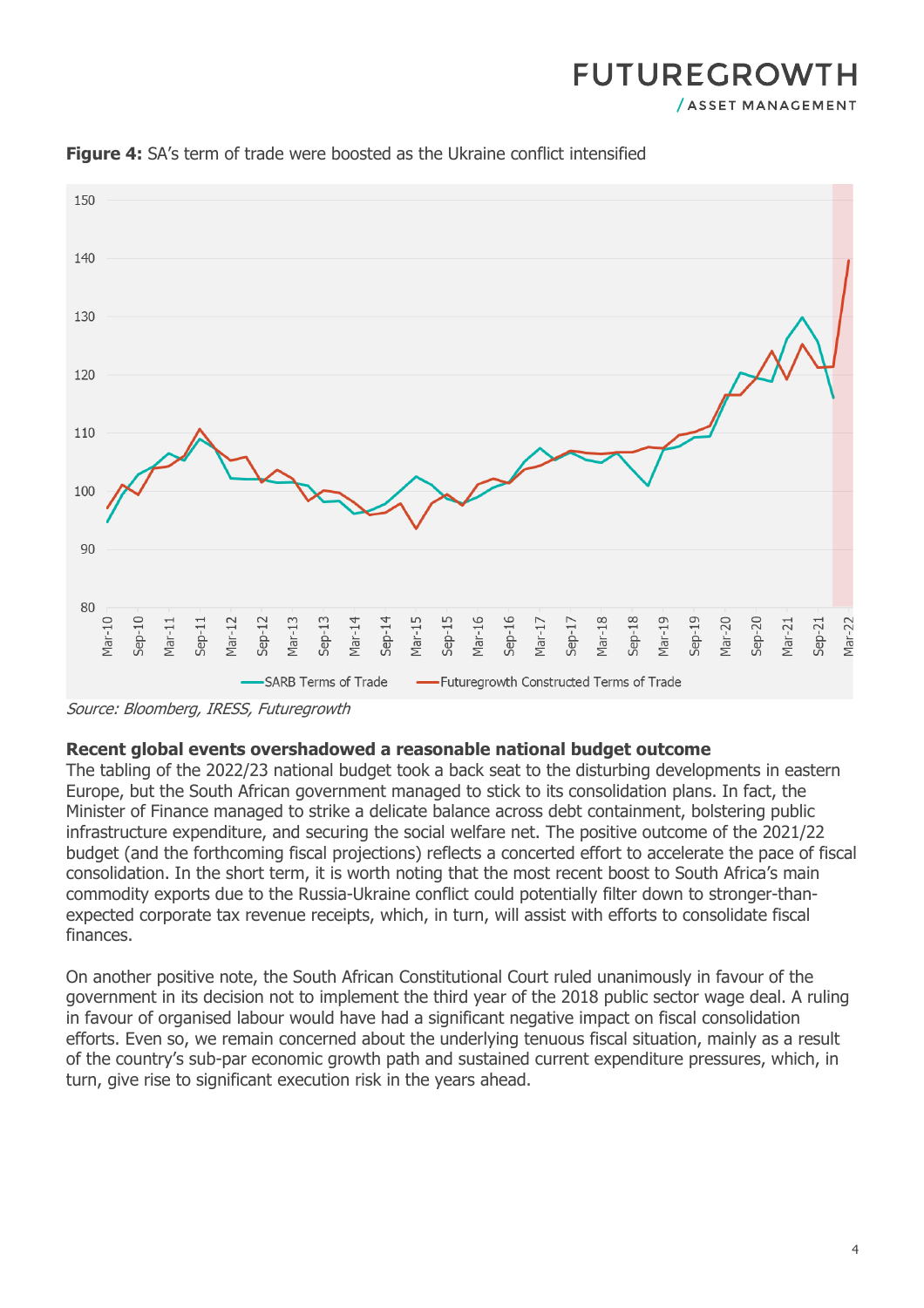/ ASSET MANAGEMENT



**Figure 5:** The level of outstanding government debt is expected to stabilise, albeit still at elevated levels

Source: National Treasury, Futuregrowth

#### **Local inflation eased back a little before a widely expected acceleration**

The year-on-year rate of change of the headline Consumer Price Inflation index in February had been reported at 5.7%, a tad lower than the 5.9% recorded in December, which in turn had been the highest reading in just over four years. Overall, the transport category remains primarily responsible for the strong pickup in inflation, which was recorded as 3.5% in February. This helps explain the variance between headline and core inflation. Although inflationary pressures persist in the form of supply-sideinduced price increases, underlying demand-driven inflation continues to remain soft, in light of the skyhigh unemployment rate and as a consequence a constrained consumer.

#### **The SA bond market managed to eke out cash-beating returns despite the troubled global backdrop**

While the South African bond market had to deal with lower global risk appetite (mainly in response to the developments described above) it nonetheless still managed to deliver cash-beating returns in the first three months of the year. The FTSE JSE All Bond Index (ALBI) rendered a return of 2.80%, with bonds in the 12+ year maturity band once again outperforming shorter-dated bonds by more than 150 basis points. This was in excess of the cash return of 0.95%. Despite sustained upside inflation pressure and strong technical demand for ultra-long-dated instruments, inflation-linked bond yields drifted slightly higher. As a result, the FTSE JSE Government Inflation-linked Bond Index (IGOV) rendered a relatively weak return of 0.21%.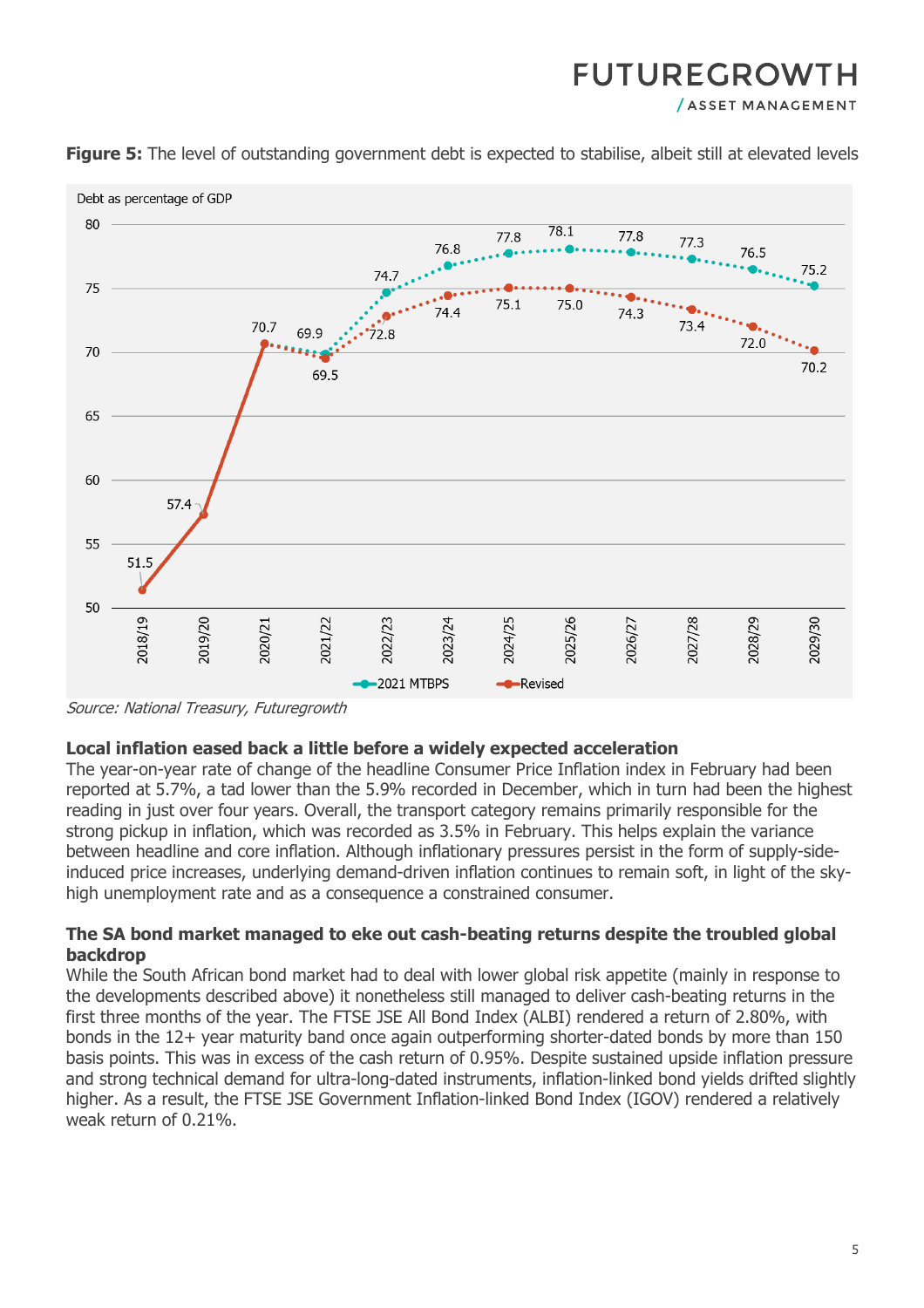/ ASSET MANAGEMENT





**THE TAKEOUT:** The spike in commodity prices in response to the military conflict in Ukraine raised already elevated global inflation concerns to even higher levels. In turn, this added urgency to the earlier shift towards monetary policy tightening by the majority of global central banks. The step-up in inflation concerns and monetary policy response served as a catalyst for a significant spike in global bond yields. Locally, the bout of global risk aversion led to an increase in bond market volatility and weakness, which subsided towards month-end. In contrast to previous crisis periods, the South African rand managed to hold its own. This is mainly ascribed to net commodity price movements which benefitted the country's terms of trade. Limited direct trade and investment links to Russia and South Africa's geographical location away from the flash point also assisted. The fallout from the eastern European conflict overshadowed the outcome of the latest South African national budget, which turned out to be mildly positive from an investment perspective as fiscal consolidation retained prominence.

Source: IRESS, Futuregrowth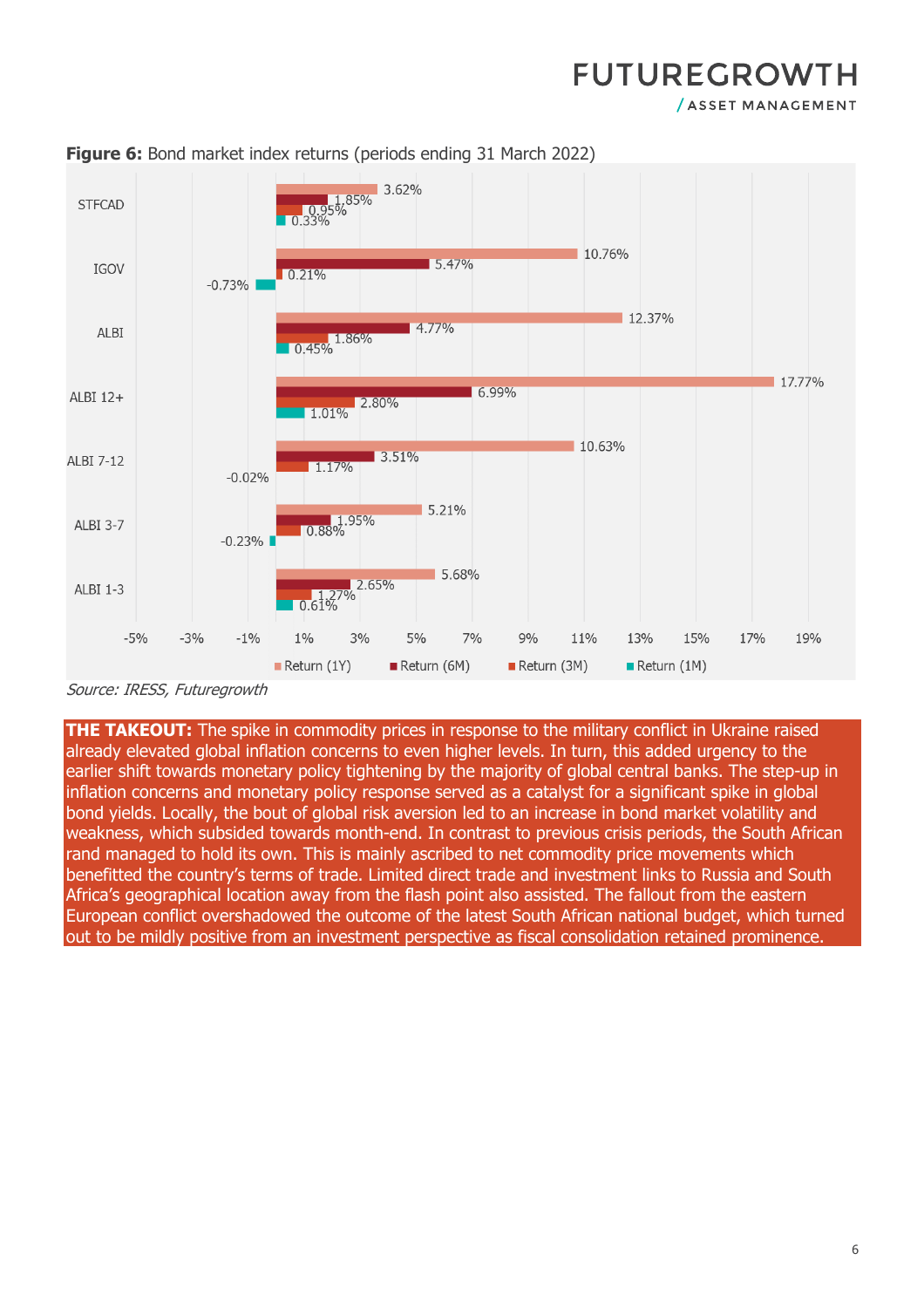### **AN OVERVIEW: Macroeconomic outlook, market view and investment strategy**

| <b>Economic</b><br>growth | Global growth is expected to slow from 3.6% in 2022 to 3.0% in 2023,<br>following a strong post-COVID V-shaped recovery and as risks to the<br>recovery persist. While the impact of earlier COVID-related lockdowns on<br>supply pipelines still linger the fallout from the conflict in Ukraine has added<br>an additional layer of complexity. This may also contribute to a further rise in<br>food and energy prices, considering the importance of Russia and Ukraine to<br>global food, gas, and crude oil supply. Despite this, several central banks<br>have started to unwind their extraordinary monetary support, in light of<br>improved economic conditions, and specifically sustained higher inflation. In<br>the case of the Fed, the recent 25bps rate increase was the first such move<br>since 2018.        |  |  |  |  |
|---------------------------|---------------------------------------------------------------------------------------------------------------------------------------------------------------------------------------------------------------------------------------------------------------------------------------------------------------------------------------------------------------------------------------------------------------------------------------------------------------------------------------------------------------------------------------------------------------------------------------------------------------------------------------------------------------------------------------------------------------------------------------------------------------------------------------------------------------------------------|--|--|--|--|
|                           | Domestically, our latest GDP forecasts for 2022 and 2023 are 2.3% and<br>2.5% respectively, compared to 4.9% for 2021. The lackluster growth rates<br>from 2022 onwards underscore long-standing and persistent structural<br>weaknesses, namely: macro-policy uncertainty; weak policy implementation;<br>low levels of fixed capital investment; unreliable power generation; and an<br>underdeveloped, rigid labour market. While we acknowledge recent progress<br>in addressing some of these issues, much still needs to be done, especially<br>when it comes to the actual implementation of the recovery plans.                                                                                                                                                                                                         |  |  |  |  |
|                           | <b>THE TAKEOUT:</b> The need for the pandemic-induced extraordinary direct<br>and indirect monetary and fiscal stimulus in advanced economies has faded<br>fast as inflation stubbornly kept surprising on the upside. Unsurprisingly,<br>monetary policy normalisation has started in earnest, although the pace will<br>vary across regions, specifically those like the ECB with a closer link to<br>eastern Europe. Locally, any short-term policy response (which is likely to lag<br>that of advanced and some emerging market economies) must be<br>accompanied by more sustainable solutions to the many structural hurdles<br>South Africa faces. Although we acknowledge some progress with initiatives<br>to address some of the structural issues, policy response and implementation<br>remain too slow and tepid. |  |  |  |  |
| <b>Inflation</b>          | The commodity fallout from the conflict in Ukraine added upside risk to a<br>global inflation surge that already surprised on the upside due to a<br>combination of extraordinary base and stubborn supply-sided bottle-neck<br>effects. While we are concerned about the short-term impact of the most<br>recent commodity price spike, we maintain our medium-term view that<br>inflation is expected to slow as the drivers of core inflation are still largely<br>entrenched. This includes inflation expectations which, until now, have not<br>changed in a meaningful way. That said, we are reminded that inflation<br>expectations are backward looking - and are therefore an unreliable indicator<br>of structural changes to inflation dynamics.                                                                    |  |  |  |  |
|                           | Domestically, a higher base (due to the upside surprise to headline CPI over<br>the past few months) and relatively muted services inflation are expected to<br>contribute to an easing in the rate of local headline CPI in the months ahead.<br>However, the persistence of the global energy crisis (that gave rise to higher<br>crude oil prices) and general supply constraints pose a risk to this view in the<br>short term. On the positive side, a relatively muted core CPI reading<br>continues to reflect the subdued structural pricing power evident over the<br>past two years. This includes strong evidence that the pass-through of rand                                                                                                                                                                      |  |  |  |  |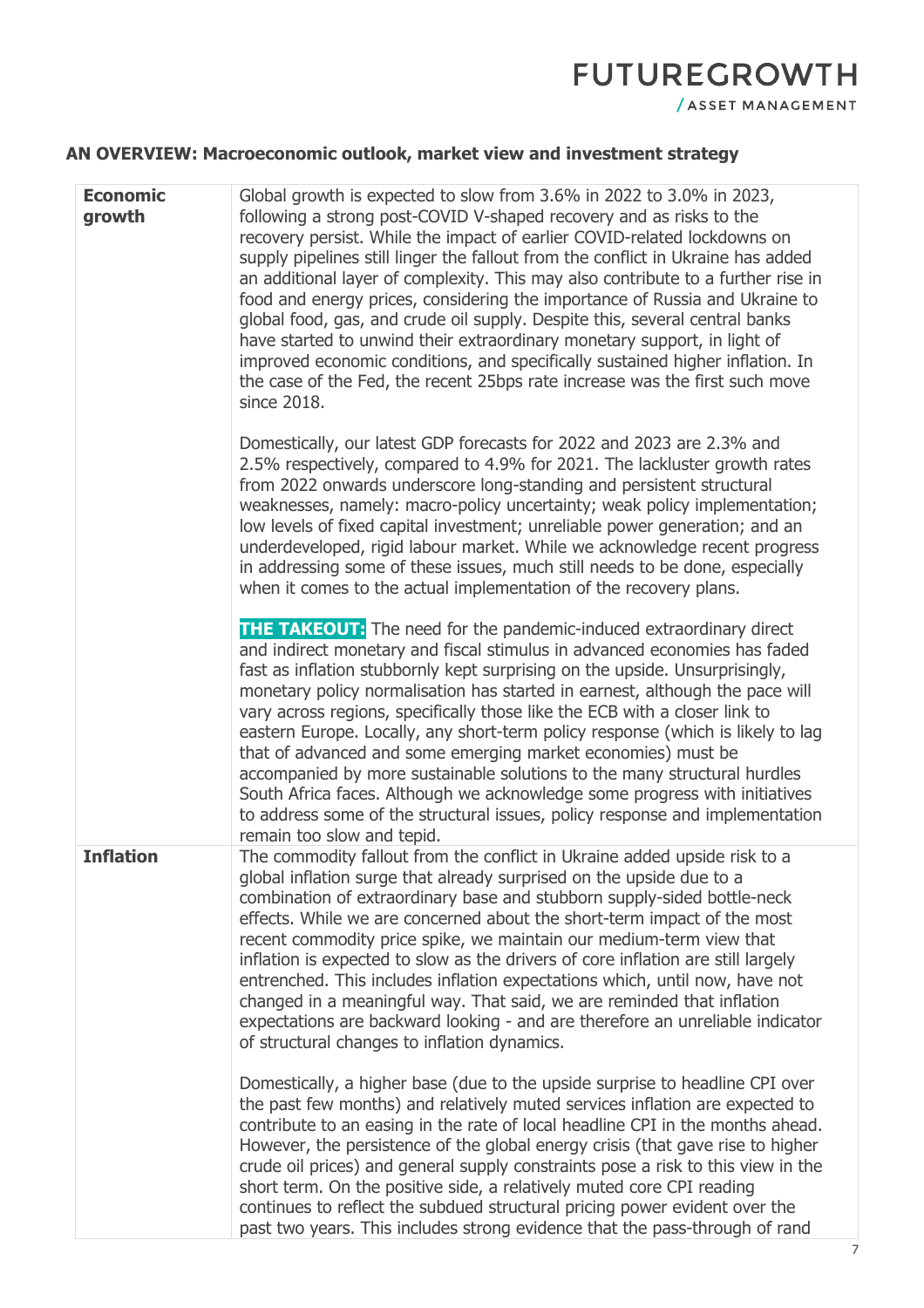/ ASSET MANAGEMENT

|                               | weakness to headline inflation remains relatively weak. In turn, this is<br>reflective of the inability of producers and retailers to pass large price<br>increases on to the end consumer on a sustained basis.                                                                                                                                                                                                                                                                                                                                                                                                                                                                                                                                                                                                          |  |  |  |  |
|-------------------------------|---------------------------------------------------------------------------------------------------------------------------------------------------------------------------------------------------------------------------------------------------------------------------------------------------------------------------------------------------------------------------------------------------------------------------------------------------------------------------------------------------------------------------------------------------------------------------------------------------------------------------------------------------------------------------------------------------------------------------------------------------------------------------------------------------------------------------|--|--|--|--|
|                               | <b>THE TAKEOUT:</b> The expected peak in inflation was, again, pushed out by a<br>few months, this time mainly the result of sustained pressure from energy<br>prices. Lately, stronger food price increases (due to global events) were<br>added to the list of short-term concerns. We continue to believe that the<br>accelerating rate of inflation in the short term is building a higher base for<br>some disinflation in the medium term.                                                                                                                                                                                                                                                                                                                                                                          |  |  |  |  |
| <b>Balance of</b><br>payments | The weakening of the merchandise trade account following the sharp price<br>drop in South Africa's commodity export basket during the second half of last<br>year and the beginning of this year, regained significant positive momentum<br>because of the conflict in Ukraine. However, it is still early days, and the<br>sustainability of this improvement calls for caution. For now, the country is<br>expected to end 2021 with a 3.7% current account surplus, following the<br>2.0% recorded the previous year. Despite the recent improved terms of<br>trade, softer growth in key export markets (specifically China and the rest of<br>Africa) could still see the current account surplus moderate going forward,<br>with a marginally smaller, but still significant, surplus of 2.2% expected for<br>2022. |  |  |  |  |
|                               | <b>THE TAKEOUT:</b> While South Africa's terms of trade regained some positive<br>momentum considering the fallout from the Ukraine conflict, the<br>sustainability of the recent improvement should be questioned. For now, we<br>still expect some current account moderation over the course of 2022, even<br>though from a higher base.                                                                                                                                                                                                                                                                                                                                                                                                                                                                               |  |  |  |  |
| <b>Monetary</b><br>policy     | Monetary policy tightening has been established as the broad global trend as<br>inflation pressures mount. However, the outlook in terms of the rate of policy<br>normalisation is somewhat clouded, as the fallout from the conflict in Ukraine<br>has raised the risk of stagflation. Elevated concerns about sustained inflation<br>pressure and a more aggressive monetary policy response forced global<br>bond yields closer to fair value levels.                                                                                                                                                                                                                                                                                                                                                                  |  |  |  |  |
|                               | The South African Reserve Bank (SARB) responded at the last three MPC<br>meetings to higher inflation risks by adjusting the repo rate upwards by a<br>cumulative 75bps. We deem this an appropriate response, both in terms of<br>the pace and timing of the policy adjustment. However, we continue to<br>disagree with the aggressive pricing of the forward market in terms of the<br>magnitude and pace of the tightening cycle. Our view remains based on<br>anemic economic growth and a relatively muted underlying inflation outlook.<br>Currently, we are sticking to an estimated repo rate increase of between<br>50bps and 75bps for the remainder of 2022.                                                                                                                                                  |  |  |  |  |
|                               | <b>THE TAKEOUT:</b> Market focus has shifted to the potential inflationary<br>consequences of a stronger economic recovery, the fallout from the Ukraine<br>conflict, and what this implies for the speed at which monetary policy is<br>tightened. While the global trend has shifted decisively to more broad-based<br>monetary policy tightening, the timing and pace of this will be highly<br>dependent on the circumstances of individual countries and regions. It is also<br>prudent to consider the potential disruptive impact of the eastern European<br>conflict, as this could potentially raise the risk of stagflation. Locally, the<br>SARB kick-started its policy tightening cycle by raising the repo rate by a                                                                                        |  |  |  |  |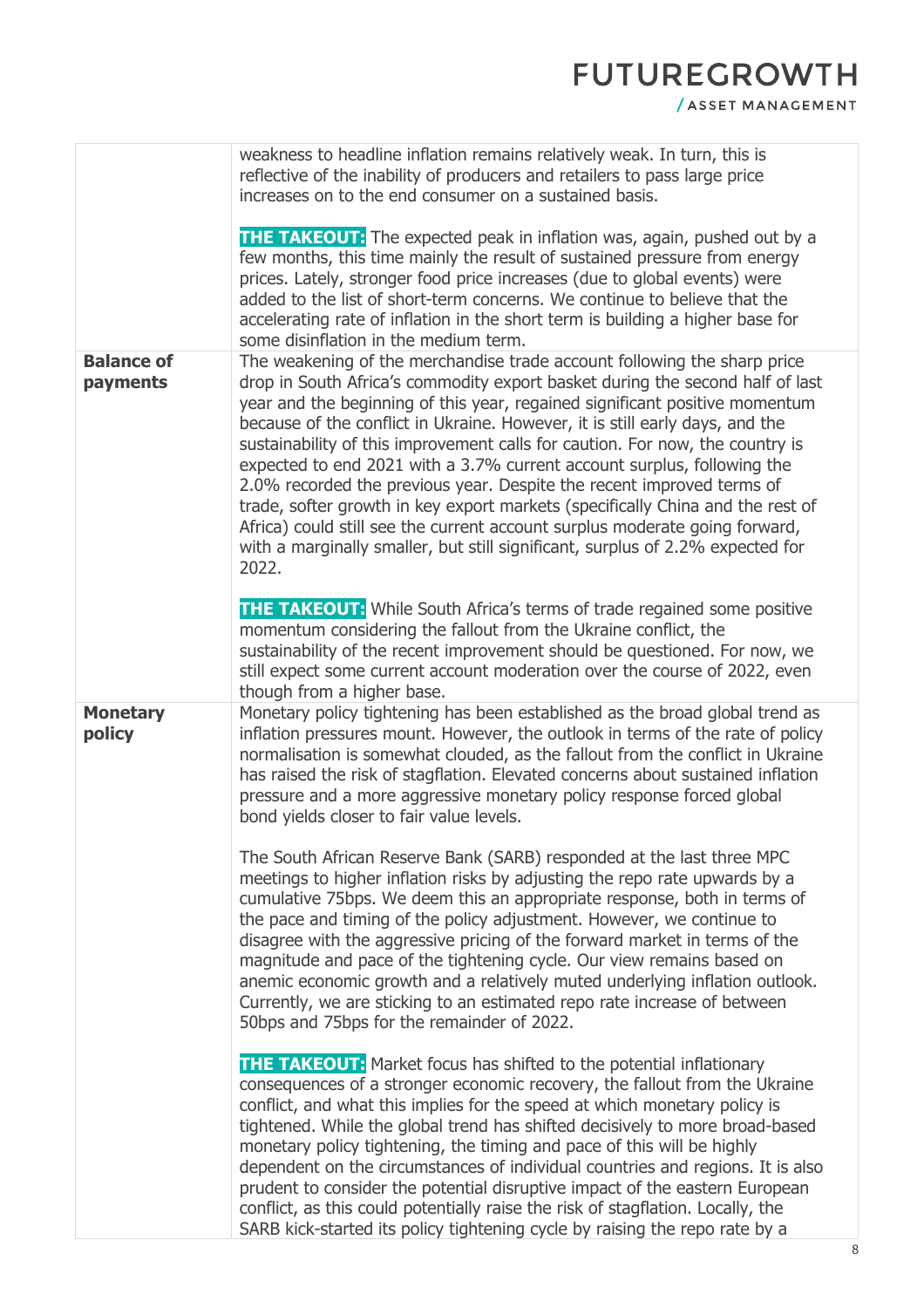/ ASSET MANAGEMENT

|                      | cumulative 0.75%, to 4.25%. We retain our long-held view that tightening<br>will proceed in a measured way, and we currently expect another 0.50% to<br>0.75% rise in the repo rate this year. This is supported by sub-trend<br>economic growth from next year, while core inflation is expected to remain<br>relatively subdued.                                                                                                                                                                                                                                                                                                                                                                                                                                                                                                                                                                                                                                                                                                                                                                                                                                                                                                                                                                                                                                                                                                                                                                                                                                                                                                                                                                                                                                                                                                                                                                                                              |
|----------------------|-------------------------------------------------------------------------------------------------------------------------------------------------------------------------------------------------------------------------------------------------------------------------------------------------------------------------------------------------------------------------------------------------------------------------------------------------------------------------------------------------------------------------------------------------------------------------------------------------------------------------------------------------------------------------------------------------------------------------------------------------------------------------------------------------------------------------------------------------------------------------------------------------------------------------------------------------------------------------------------------------------------------------------------------------------------------------------------------------------------------------------------------------------------------------------------------------------------------------------------------------------------------------------------------------------------------------------------------------------------------------------------------------------------------------------------------------------------------------------------------------------------------------------------------------------------------------------------------------------------------------------------------------------------------------------------------------------------------------------------------------------------------------------------------------------------------------------------------------------------------------------------------------------------------------------------------------|
| <b>Fiscal policy</b> | While National Treasury based its most recent budget estimates on conservative<br>(and arguably more realistic) macroeconomic assumptions (lending more<br>credibility to the process), the proposed implementation of reforms (and<br>significant expenditure reductions over the next three years) carries significant<br>execution risk. Improved tax revenue collection and reduced expenditure are<br>admittedly pointing in the desired direction of deficit reduction, but this is still<br>insufficient when considering the continued deficit in the primary balance and<br>the implications of the high level of outstanding debt (and the risks associated<br>with the future ability to service it). The positive surprise in tax revenue<br>collection (specifically corporate income tax) is also likely to be unsustainable,<br>given that it has been a function of cyclically elevated commodity prices, which<br>translated into strong mining sector profits. An inability to turn the fiscal ship<br>around, despite the recent boon of excess revenue collection, will have dire<br>implications for the country's sovereign credit ratings, and for bond valuations.<br>With SA being priced as a BB-rated borrower, a downgrade to the B-rated<br>tranche will serve as a catalyst for significant negative bond market repricing.<br><b>THE TAKEOUT:</b> A combination of stronger economic growth, improved tax<br>revenue collection, and marginal expenditure reduction has allowed for some<br>fiscal consolidation. However, in the wake of longer-term subdued and sub-par<br>economic growth, the risk remains that government may not be able to deliver<br>on its ambitious stated intentions. We remain concerned about execution risk,<br>specifically with regards to the size of the public sector wage bill and contingent<br>liabilities which, in turn, may lead to weaker-than-expected consolidation. |
|                      |                                                                                                                                                                                                                                                                                                                                                                                                                                                                                                                                                                                                                                                                                                                                                                                                                                                                                                                                                                                                                                                                                                                                                                                                                                                                                                                                                                                                                                                                                                                                                                                                                                                                                                                                                                                                                                                                                                                                                 |

#### **Our investment view and strategy**

Our main concern about the local bond market remains the strong link between the lacklustre underlying economic growth (ignoring the quarter-on-quarter volatility in growth rates) and the weakest fiscal position in decades. Even though the government is showing intent to stabilise the pace at which the public sector debt burden is rising, we remain nervous about execution risk, the level of outstanding sovereign debt, the risk inherent to significant contingent liabilities, potential additional current expenditure pressures, and the threat to the country's sovereign risk profile. The weaker economic recovery beyond 2021's rebound from 2020's extremely low base, a stronger balance of payments position, and the relatively benign inflation outlook will allow the SARB to normalise policy in a measured way. For now, we do not expect the fallout from the conflict in Ukraine to change this in a significant way.

In terms of the yield curve, the front end remains most at risk to the monetary policy tightening cycle even though it is expected to happen at a moderate pace. Rising short-term rates also undermine potential yield curve roll-down gains from shorter-dated fixed rate bonds. Further out on the yield curve, market gyrations caused by varying global risk sentiment, rising global bond yields, upside risk to inflation in the short term and the still challenging local fiscal situation will serve as combined catalysts for back-end volatility. However, with the steep positive yield curve slope and the reasonable high level of yields on an inflation-adjusted basis, the challenge remains to find the optimal balance between managing potential capital loss from rising yields and benefitting from holding bonds that offer an attractive carry or base accrual. We therefore continue to avoid holding low-yielding cash, while maintaining an underweight exposure to shortdated fixed rate bonds in light of the potential negative market impact of a rising repo rate. Considering the combination of monetary policy tightening, upward pressure on global bond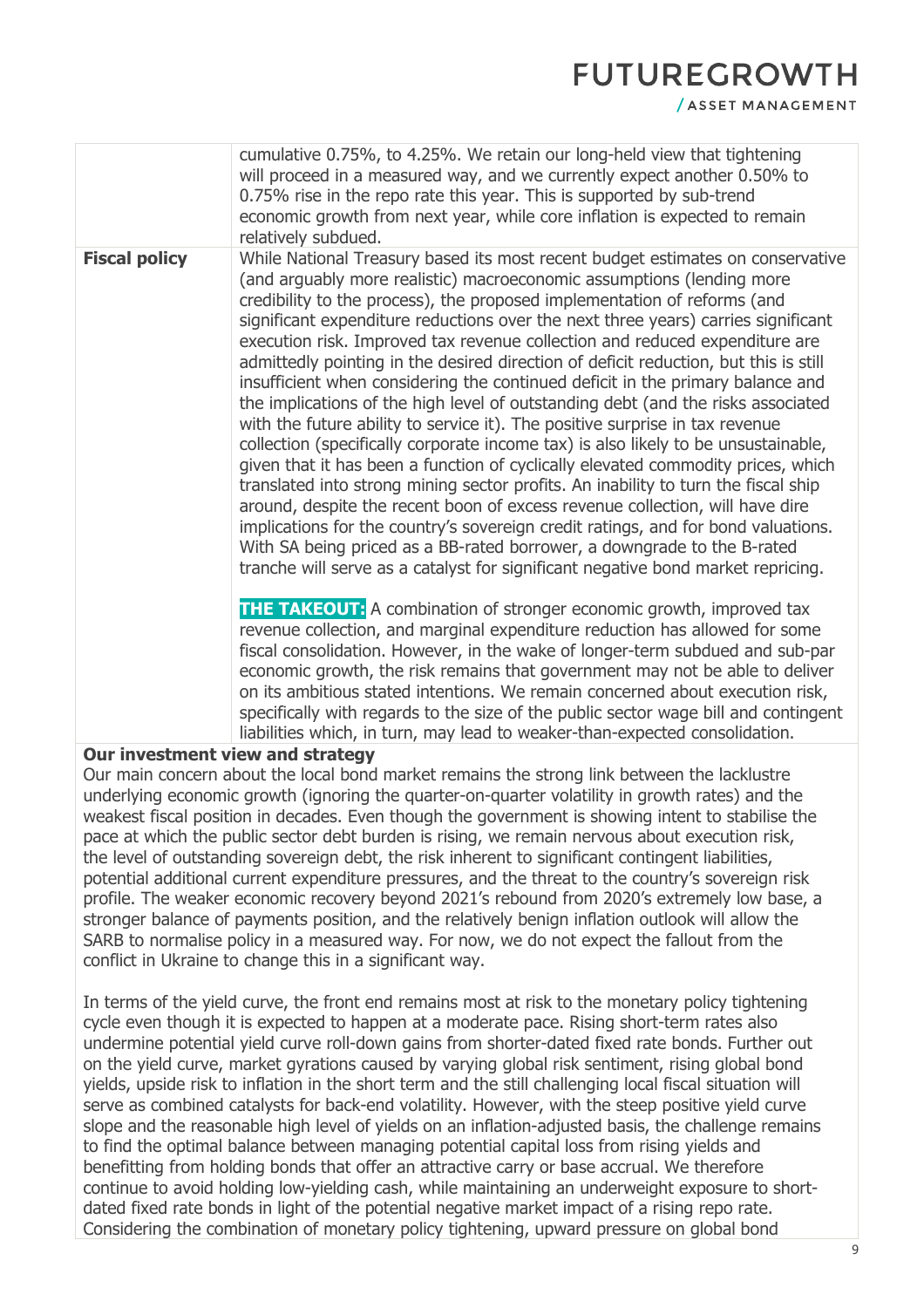/ ASSET MANAGEMENT

yields and the challenging fiscal backdrop, the most appropriate risk-adjusted area of the yield curve (on a strategic level) remains the 10- to 15-year maturity band. However, within this framework, we shall continue to consider and implement more tactical investment opportunities in response to market/valuation swings, like the adjustments during March.

We continue to favour medium-dated nominal bonds over inflation-linked bonds. While we acknowledge that the latter have repriced to levels more reflective of fair value compared to a year ago, the strong inflation-linked bond rally over the past few months has diluted prospective future returns in a significant way. The attractiveness of this asset class relative to nominal bonds is undermined by the better inflation-adjusted yields currently offered by medium-dated fixed rate nominal bonds.

**THE TAKEOUT:** Our investment strategy aims to strike a balance among 1) capitalising on the extraordinarily high base accrual (carry) on offer; 2) participating in the (reduced) roll-down offered by medium-dated bonds; and 3) limiting potential capital loss. The base accrual and, to a lesser extent, roll-down are a function of the steep positive yield curve slope. We do acknowledge that the prominence of roll-down potential has faded as the SARB proceeds with monetary policy normalisation, even though this is expected to be at a gradual pace, especially relative to more bearish market expectations. With potential returns at the short end approaching sub-inflation levels, and the weak, albeit improved, fiscal position still posing a risk to ultra-long-dated bonds, we continue to believe that (at a strategic level) medium-dated nominal bonds offer the best riskadjusted alternative. In our view, these bonds are also better priced than inflation-linked bonds at this point, even after the consideration of more short-term upward pressure on inflation. However, within this strategic framework we shall continue to respond to more tactical opportunities that may present themselves.

In the case of our Listed Yield Enhanced Bond Composite, our view is expressed as follows:



**Figure 7:** Futuregrowth Listed Yield Enhanced Bond Composite fund structure